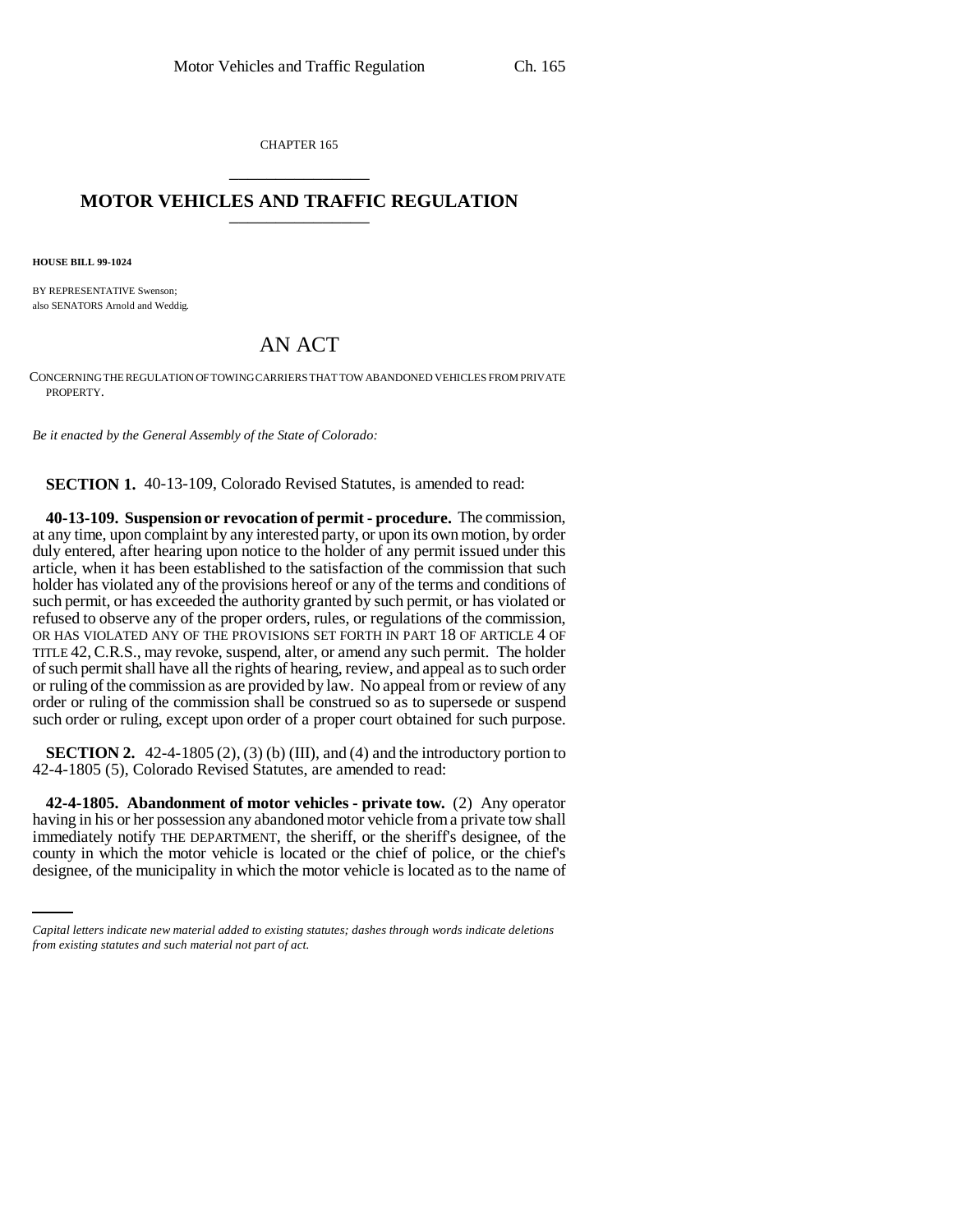## Ch. 165 Motor Vehicles and Traffic Regulation

the operator and the location of the impound lot where the vehicle is located and a description of the abandoned motor vehicle, including the make, model, color, and year, the number, issuing state, and expiration date of the license plate, and the vehicle identification number. Upon such notification, the law enforcement agency SHALL ASSIGN THE VEHICLE A CASE NUMBER AND shall ascertain, if possible, whether or not the vehicle has been reported stolen and, if so reported, such agency shall recover and secure the motor vehicle and notify its rightful owner and terminate the abandonment proceedings under this part 18. The responsible law enforcement agency shall have the right to recover from the owner its reasonable costs to recover and secure the vehicle.

(3) (b) The report shall contain the following information:

(III) A description of the abandoned motor vehicle, including the make, model, color, and year, the number, issuing state, and expiration date of the license plate, OR ANY OTHER INDICIA OF THE MOTOR VEHICLE'S STATE OF ORIGIN, and the vehicle identification number and a list of the names and addresses of any known drivers.

(4) Upon its receipt of such report, the department shall search its records, THE RECORDS OF THE ISSUING STATE IF THE VEHICLE IS NOT REGISTERED IN COLORADO, or make other inquires to ascertain, if possible, the last-known owner of record of the abandoned motor vehicle and any lienholder as those persons are represented in department records. In the event the vehicle is determined by the department not to be registered in the state of Colorado, the report required by this section shall state that no Colorado title record exists regarding the vehicle. Within ten working days of such receipt, the department shall complete its search and shall transmit such report, together with all relevant information thereon, to the operator.

(5) Within five working days of the receipt of such report from the department, the operator shall notify by certified mail or by personal delivery to the owner of record and any lienholder, INCLUDING AN OUT-OF-STATE OWNER OF RECORD AND LIENHOLDER. THE OPERATOR SHALL MAKE ALL REASONABLE EFFORTS TO ASCERTAIN THE ADDRESS OF THE OWNER OF RECORD AND WHETHER THERE ARE ANY LIENHOLDERS ON THE VEHICLE. The operator shall send a copy of the notice by certified mail or by personal delivery to the responsible law enforcement agency in which the abandoned motor vehicle is located. Such notice shall contain the following information:

**SECTION 3.** 42-4-1806 (2), Colorado Revised Statutes, is amended to read:

**42-4-1806. Appraisal of abandoned motor vehicles - sale.** (2) (a) Private tow abandoned motor vehicles or motor vehicles abandoned in an impound lot subsequent to a private tow shall be appraised and sold by the operator in a commercially reasonable manner at a public or private sale held not less than thirty days nor more than sixty days after the date the notice required by section 42-4-1805 (5) was mailed. SUCH SALE SHALL BE MADE THROUGH A MOTOR VEHICLE DEALER OR WHOLESALER, OR WHOLESALE MOTOR VEHICLE AUCTION DEALER LICENSED IN ACCORDANCE WITH SECTION 12-6-108, C.R.S., OR THROUGH A CLASSIFIED NEWSPAPER ADVERTISEMENT PUBLISHED IN AT LEAST ONE LEGAL NEWSPAPER IN COLORADO; EXCEPT THAT THIS REQUIREMENT FOR SUCH SALE SHALL NOT APPLY TO THE SALE OF A VEHICLE PURSUANT TO SUBSECTION (3) OF THIS SECTION. FOR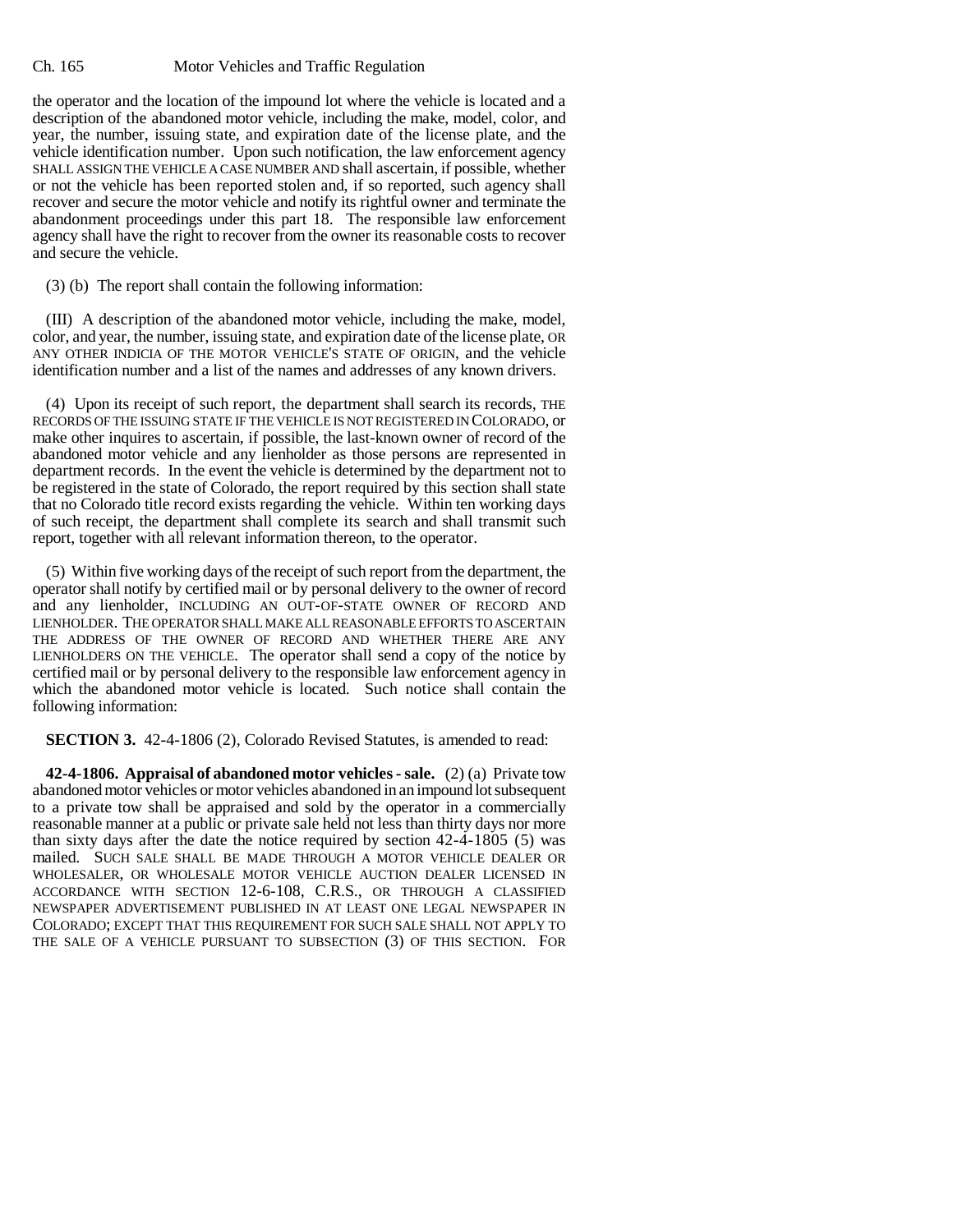PURPOSES OF THIS SUBSECTION (2), A SALE SHALL NOT BE CONSIDERED COMMERCIALLY REASONABLE IF THE VEHICLE IS SOLD TO AN OFFICER OR PARTNER OF THE OPERATOR THAT HAS POSSESSION OF THE VEHICLE OR TO ANY OTHER PERSON WITH A PROPRIETARY INTEREST IN SUCH OPERATOR.

(b) EXCEPT AS PROVIDED IN PARAGRAPH (c) OF THIS SUBSECTION (2), NO OPERATOR SHALL SELL A MOTOR VEHICLE PURSUANT TO PARAGRAPH (a) OF THIS SUBSECTION (2) IF THE OWNER OF RECORD NOTIFIES THE OPERATOR OF THE OWNER'S INTENT TO CLAIM THE VEHICLE BY CERTIFIED MAIL OR IN PERSON WITHIN THIRTY CALENDAR DAYS FROM THE DATE THE NOTICE REQUIRED BY SECTION 42-4-1805 (5) WAS MAILED.

(c) AN OPERATOR WHO RECEIVES NOTIFICATION FROM AN OWNER PURSUANT TO PARAGRAPH (b) OF THIS SUBSECTION (2) MAY PROCEED WITH THE SALE OF SUCH VEHICLE IF:

(I) SUCH NOTIFICATION CONTAINS THE OWNER'S WRITTEN CONSENT FOR THE OPERATOR TO SELL THE VEHICLE; OR

(II) THE OWNER WHO MADE SUCH NOTIFICATION FAILS TO REDEEM THE VEHICLE WITHIN THIRTY CALENDAR DAYS FROM THE DATE THE NOTICE REQUIRED BY SECTION 42-4-1805 (5) WAS MAILED.

(d) NOTHING IN THIS SECTION SHALL PROHIBIT AN OPERATOR FROM SELLING A MOTOR VEHICLE PURSUANT TO PARAGRAPH (a) OF THIS SUBSECTION (2) IN THE EVENT THE OPERATOR RECEIVES NO NOTIFICATION DESCRIBED IN PARAGRAPH (b) OF THIS SUBSECTION (2).

(e) NOTHING IN THIS SECTION SHALL REQUIRE THAT AN OPERATOR MUST BE A LICENSED DEALER PURSUANT TO ARTICLE 6 OF TITLE 12, C.R.S., FOR PURPOSES OF SELLING A MOTOR VEHICLE PURSUANT TO THIS PART 18.

**SECTION 4.** 42-4-1807, Colorado Revised Statutes, is amended to read:

**42-4-1807. Liens upon towed motor vehicles.** (1) Whenever an operator WHO IS REGISTERED WITH THE DEPARTMENT IN ACCORDANCE WITH SUBSECTION (2) OF THIS SECTION recovers, removes, or stores a motor vehicle upon instructions from the owner of record thereof or any other legally authorized person in control of such motor vehicle, from the owner or lessee of real property upon which a motor vehicle is illegally parked or the owner's or lessee's agent authorized in writing, or from any duly authorized law enforcement agency or peace officer who has determined that such motor vehicle is an abandoned motor vehicle, such operator shall have a possessory lien upon such motor vehicle and its attached accessories or equipment for all costs of recovery, towing, and storage as authorized in section  $42-4-1810(2)$  (a). Such lien shall be a first and prior lien on the motor vehicle, and such lien shall be satisfied before all other charges against such motor vehicle.

(2) (a) NO OPERATOR SHALL HAVE A POSSESSORY LIEN UPON A MOTOR VEHICLE DESCRIBED IN SUBSECTION (1) OF THIS SECTION UNLESS SAID OPERATOR IS REGISTERED WITH THE DEPARTMENT. SUCH REGISTRATION SHALL INCLUDE THE FOLLOWING INFORMATION: